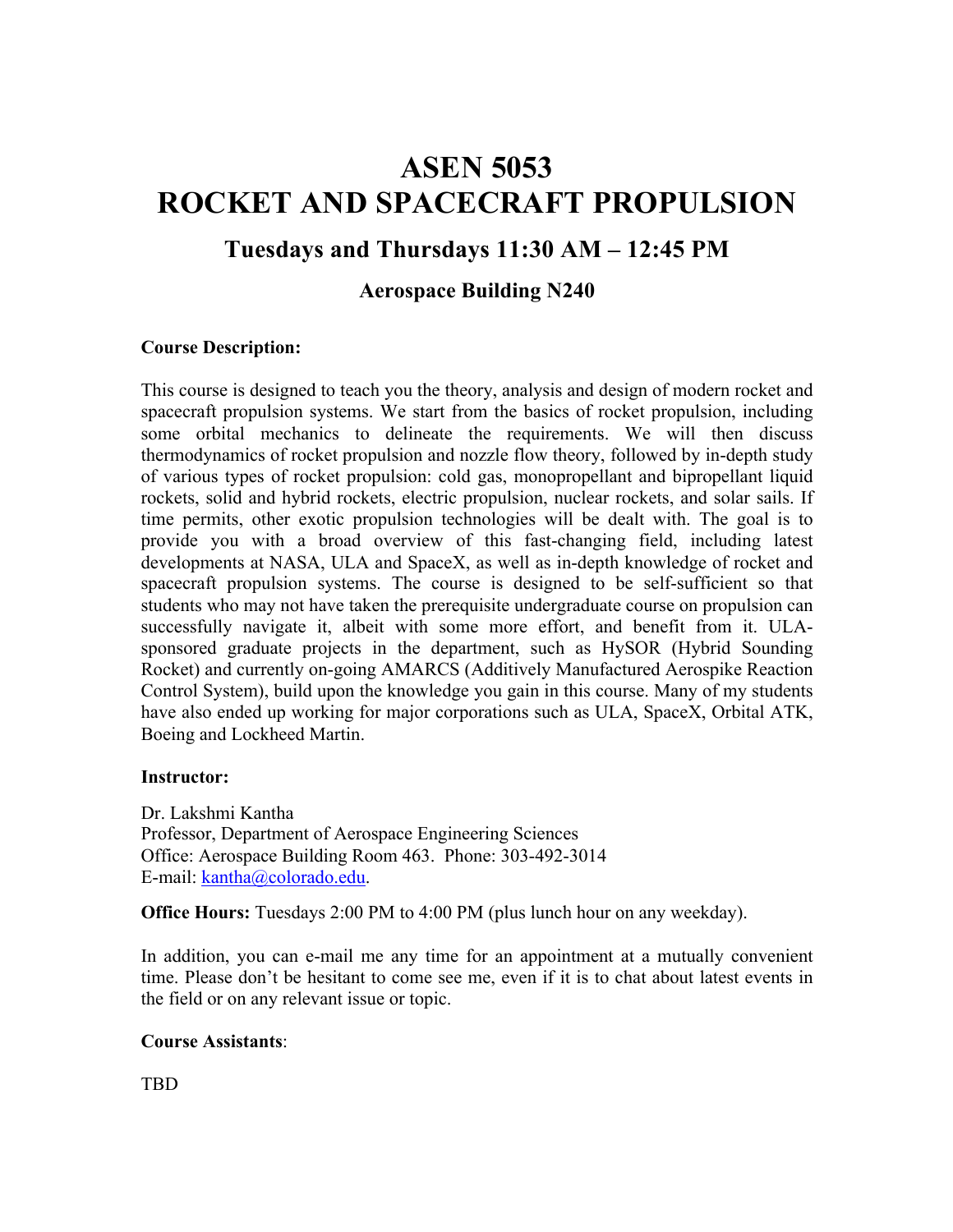**Prerequisites:** ASEN 4013 Undergraduate Course on Propulsion or Instructor's consent

**Grading:** Homeworks  $(8) - 40\%$ , Quizzes  $(5) - 10\%$ , Exams  $(1) - 20\%$ , Final Project (or Exam)  $-30\%$ 

#### **Course Outline:**

- 1. Introduction History, Classification Chemical, Electric, Nuclear. Examples
- 2. Principles of Jet and Rocket Propulsion, Ideal Rocket Equation, Single and Multi-Stage Rockets.
- 3. Basics of Orbital Mechanics, Space Flight, Orbit Perturbations, Orbit Maneuvers
- 4. Thermodynamics of Rocket Propulsion, Nozzle Theory, Over and Underexpanded Nozzles. Cold Gas Rockets
- 5. Heat Transfer, Regenerative and Radiative Cooling
- 6. Solid Propellant Rocket Motors, Burning Rate, Performance Analysis and Design. Examples.
- 7. Liquid Propellant Rockets Monopropellant and Bipropellant. Combustion Thermodynamics. Pressure-fed and Pump-fed Systems. Analysis and Design. Examples.
- 8. Electric Propulsion Systems, Electrothermal, Electrostatic and Electromagnetic. Analysis and Design. Emerging and Exotic Systems.
- 9. Hybrid Rockets, Analysis.
- 10. Nuclear Propulsion, Principles and Analysis

Over the past 16 years of teaching this course, I have prepared an extensive set of notes I will be following. I will post each set of notes on D2L, well before we discuss the topics in the class. However, the following books are useful. The first of them is required.

#### **Books:**

- 1. *Rocket Propulsion Elements* by G. P. Sutton and O. Biblarz, 9th Edition, John Wiley and Sons, 2001 (ISBN 0-471-32642-9) (**Required Text,** *this version is extensively updated - an excellent reference on the subject. Contains some topics I do not cover in my notes*). Eigth edition is also acceptable.
- 2. *Space Propulsion Analysis and Design*, Revised Edition, by R. W. Humble, G. N. Henry and W. J. Larson, McGraw Hill, 1995 (ISBN 0-07-031320-2). **Call # TL782.S62 1995** (**Recommended,** *more details on elementary aspects than can be found in Sutton's book*).
- 3. *Spacecraft Propulsion* by C. D. Brown, AIAA Education Series, 1996 (ISBN 1- 56347-128-0). **Call # TL782.B68 1996** (*compact, concentrating mostly on spacecraft propulsion systems, unfortunately uses British units*).
- 4. *Mechanics and Thermodynamics of Propulsion* by P. Hill and C. Peterson, Second Edition, 1992, Addison-Wesley (ISBN 0-2011-46592). **Call # TL709.H5 1992** (*Classic text on propulsion, one third dealing with rockets – an excellent reference*).